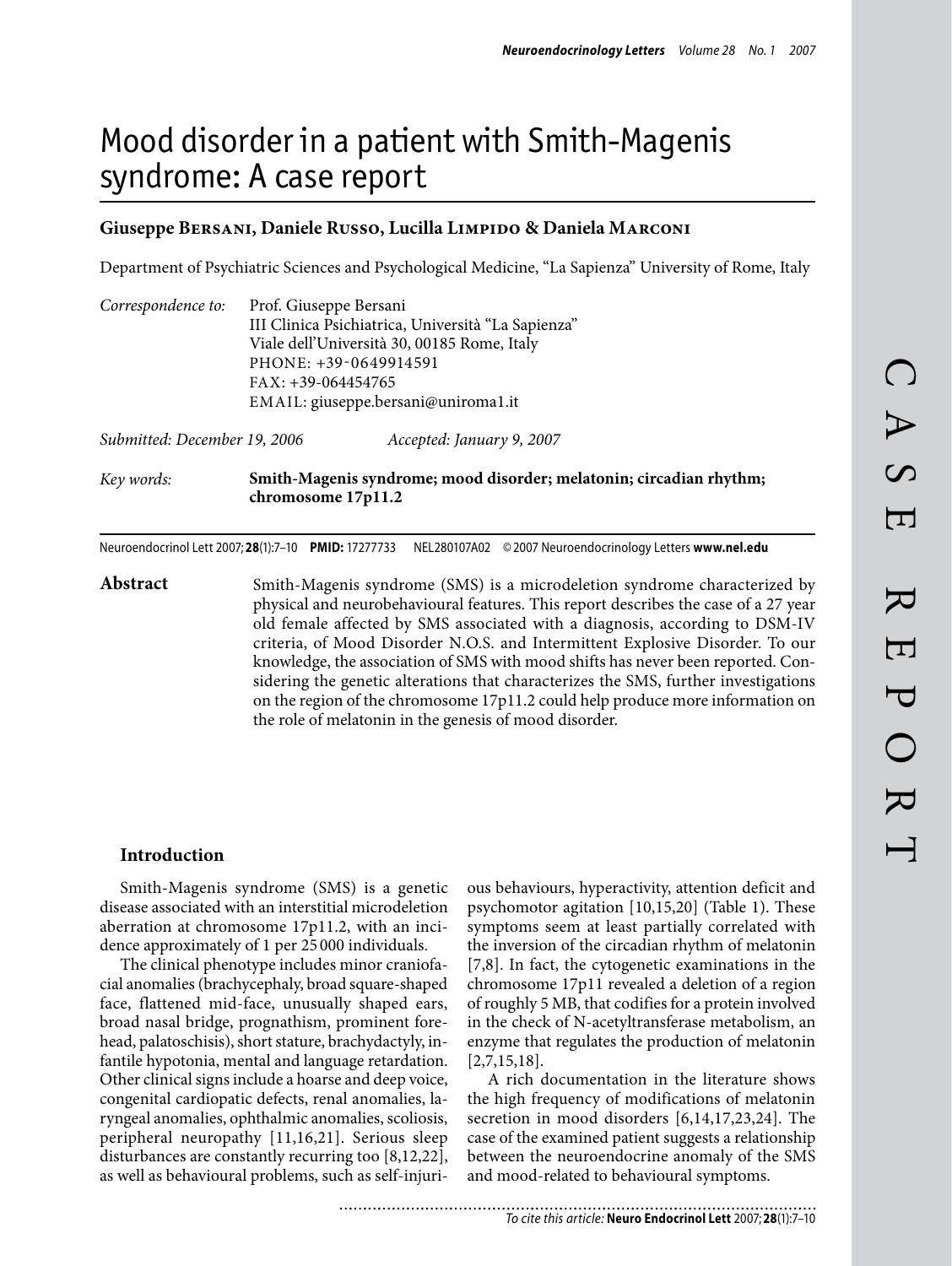# **Case report**

A 27 year old female patient enters the psychiatric clinic accompanied by her mother and reports of a symptomatology characterized by mood symptoms, with frequent and sudden dysphoric shifts, lack of impulse control with physical and verbal hetero-direct aggressiveness and vaguely persecutory behaviours. The mood variations occur every day with short periods of expansiveness linked with hilarity, interwoven with moments of real depression, sadness and crying.

The explosive aggressiveness arises shortly and once regressed leaves in the patient a weak feeling of what happened.

The diagnosis, according to DSM-IV, is Mood Disorder N.O.S. and Intermittent Explosive Disorder.

The mother also refers the patients shows sleep difficulties in the evening, with frequent night awakenings, difficulty in falling asleep again and a tendency to short sleeps during the afternoon.

From the anamnesis, it is evident that since the first years of life the patient has shown a mild mental retardation, that seems to have generated difficulties in socializa-

| Table 1. More frequent somatic features reported in Smith-Magenis syndrome |  |  |
|----------------------------------------------------------------------------|--|--|
|----------------------------------------------------------------------------|--|--|

| %                      | <b>Somatic features</b>                                                                                                                                                                                                                                                                                                                                                                                                                                                                                                                                                                                                                                                                                                 |
|------------------------|-------------------------------------------------------------------------------------------------------------------------------------------------------------------------------------------------------------------------------------------------------------------------------------------------------------------------------------------------------------------------------------------------------------------------------------------------------------------------------------------------------------------------------------------------------------------------------------------------------------------------------------------------------------------------------------------------------------------------|
| >75% of individuals    | Brachycephaly<br>Midface hypoplasia<br>Prognathism<br>Broad, square-shaped face<br>Braod nasal bridge<br>Deep-set, close-spaced eyes<br>Short broad hands<br>Dental anomalies<br>Middle ear and laryngeal anomalies<br>$\bullet$<br>Hoarse and deep voice<br>$\bullet$<br>Mental and language retardation<br>Speech delay<br>Laryngeal anomalies<br>Infantile hypotonia<br>$\bullet$<br>Sleep disturbance<br>$\bullet$<br>Inverted circadian rhythm of melatonin<br>$\bullet$<br>Stereotypic behaviors<br>Self-injurious behaviors<br>Hyporeflexia<br>Hyperactivity<br>Attention deficit<br>Peripheral neuropathy<br>Oral sensorimotor dysfunction (early childhood)<br>$\bullet$<br>Psychomotor agitation<br>$\bullet$ |
| 50%-75% of individuals | REM sleep abnormalities<br><b>Hearing loss</b><br>Ophthalmic anomalies<br>Ocular abnormalities<br>Peripheral neuropathy<br>Hoarse and deep voice<br>Scoliosis<br>$\bullet$<br>Mild ventriculomegaly of brain<br>Congenital cardiopatic defects<br>Tracheobronchial problems<br>Velopharyngeal insufficiency<br>$\bullet$<br>Short stature<br>$\bullet$<br>Hypercholesterolemia/hypertriglyceridemia<br>$\bullet$                                                                                                                                                                                                                                                                                                        |
| 25-50% of individuals  | Cadiac defects<br>Disorder of thyroid<br><b>Seizures</b><br>Immune function abnormalities<br>$\bullet$                                                                                                                                                                                                                                                                                                                                                                                                                                                                                                                                                                                                                  |
| <25% of individuals    | Retinal detachment<br>Renal anomalies<br>Forearm abnormalities<br>Laryngeal anomalies                                                                                                                                                                                                                                                                                                                                                                                                                                                                                                                                                                                                                                   |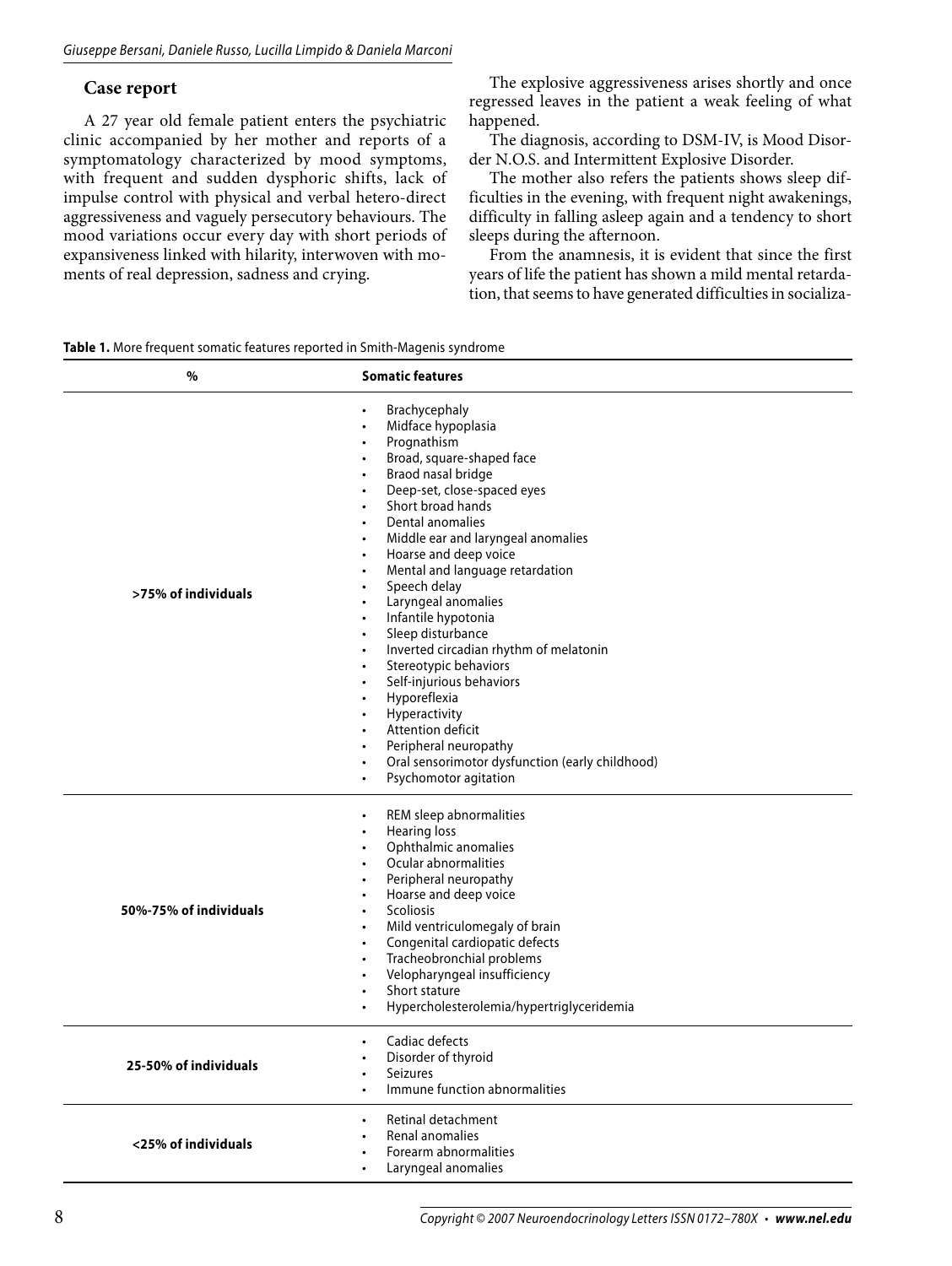tion and learning (the patient achieved the middle school certificate with the support of an assistant teacher).

A clear motor uncoordination determines awkwardness in the posture during the motion, faulting of skilldexterity and inability in the language.

Mild craniofacial anomalies are evident (large face large root nose, round forehead) as well as brachyda tyly, short stature, shrill voice and muscular hypoton (Table 2).

The instrumental investigations (brain CT, MRI, EEG) effected in childhood did not show noteworthy anom lies. Since she was six years old, the patient was cared by a child hospital division. The clinical referral report behaviour, language and social interaction disturbances and dyspraxia. From the first contacts with the clinic institution, the patient was assigned to group psychotherapy sessions and family therapy. The therapeut relationship lasted nine years. In 2003 the mental health department of the hospital performed a W.A.I.S. te that reported an I.Q. of  $67$ , which is a value correspond ing to a mild intellective deficit. In other examination (Spinnler and Stroop test) the patient showed problem in mental focusing.

Over the last three years, the patient has been on psychopharmacological treatment with Quetiapine, Oxcarbazepine and Clonazepam, which has resulted in partial benefit in her mood and aggressiveness.

The patient still shows frequent mood variations, but of minor intensity, as well as episodes of aggressiveness against her relatives and sleep disturbances.

During a recent visit at another general Hospital in Rome, aiming at a further neuropsychological evaluation, the diagnosis of Smith-Magenis Syndrome was confirmed, on the basis of cytogenetic investigation that highlighted the microdeletion in the chromosome 17. The same examination performed on the patient's parents did not find out any similar anomaly.

## **Discussion**

As previously described, the SMS is characterized by both somatic alterations and neuropsychiatry symptoms. Sleep and behaviour disturbances, hyperactivity, attention deficit and psychomotor agitation are reported in about 70% of the patients [11,16,21].

Cases reporting mood shifts and thinking disturbances (guilty feeling, lack of self esteem and persecutory behaviours) in subjects affected by the SMS were not described in medical literature.

The prevalence of mood disorders could currently be underestimated in subjects affected by the SMS, since a rich documentation in literature suggests an implication of melatonin secretion anomalies and mood disorders [1,9,13,19].

In fact, melatonin is a hormone secreted in nocturnal hours, whose production is correlated to the duration of the dark period, and behavioural and somatic phenomena, like sleep, somatic temperature, general activity and

**Table 2.** Psychiatric symptoms and somatic features that characterize this clinical case

#### **Psychiatric symptoms**

|           | Depression                                                     |
|-----------|----------------------------------------------------------------|
|           | Intermittent Explosive Disorder                                |
|           | Hetero-direct aggressiveness (physical and verbal)             |
|           | Sleep disturbance                                              |
|           | Dysphoric shift                                                |
|           | Lack of impulse control                                        |
|           | Self-injurious behaviors                                       |
|           | Mood liability (Expansiveness, depression, sadness and crying) |
|           | Mental retardation                                             |
|           |                                                                |
|           | Attention deficit                                              |
|           | <b>Somatic features</b>                                        |
|           | <b>Motor Uncoordination</b>                                    |
|           | Large face                                                     |
|           | Large root nose                                                |
|           | Round forehead                                                 |
|           | <b>Brachydactyla</b>                                           |
|           | Short stature                                                  |
| $\bullet$ | Shrill voice                                                   |
|           | Muscular hypotony                                              |
|           | Dyspraxia                                                      |

modifications of metabolic functions during all the day are influenced by the circadian secretion of melatonin. Moreover, melatonin contributes to regulating the secretion of many other hormones, as CRH, ACTH and cortisol, even implicated in the pathogenesis of depression [3,4,5].

In conclusion, this clinical case encourages new studies aimed at improving the knowledge of the relations between the SMS and mood disorders. Moreover, considering the genetic alteration that characterizes the SMS, further investigations on the region of the chromosome 17p11.2 could help produce better information on the role of melatonin in the genesis of mood disorders.

### **REFERENCES**

- 1 Albrecht U. Circadian rhythms: a fine c(l)ocktail! Curr Biol. 2001; **11**: 517–519.
- Arendt J. Importance and relevance of melatonin to human biological rhythms. J Neuroendocrinol. 2003; **15**: 427–431. 2
- Beck-Friis J, Kjellman BF, Aperia B, Unden F, von Rosen D, Ljunggren JG et al. Serum melatonin in relation to clinical variables in pat ients with major depressive disorder and a hypothesis of a low melatonin syndrome. Acta Psychiatr Scand. 1985; **71**: 319– 330. 3
- Branchey L, Weinberg U, Branchey M, Linkowski P, Mendlewicz J. Simultaneous study of 24-hour patterns of melatonin and cortisol secretion in depressed patients. Neuropsychobiology. 1982; **8**: 225–232. 4
- Crasson M, Kjiri S, Colin A, Kjiri K, L'Hermite-Baleriaux M, Ansseau M et al. Serum melatonin and urinary 6-sulfatoxymelatonin in major depression. Psychoneuroendocrinology. 2004; **29**: 1–12. 5
- Csernus V, Mess B. Biorhythms and pineal gland. Neuro Endocrinology Letters. 2003; **24**: 404–411. 6